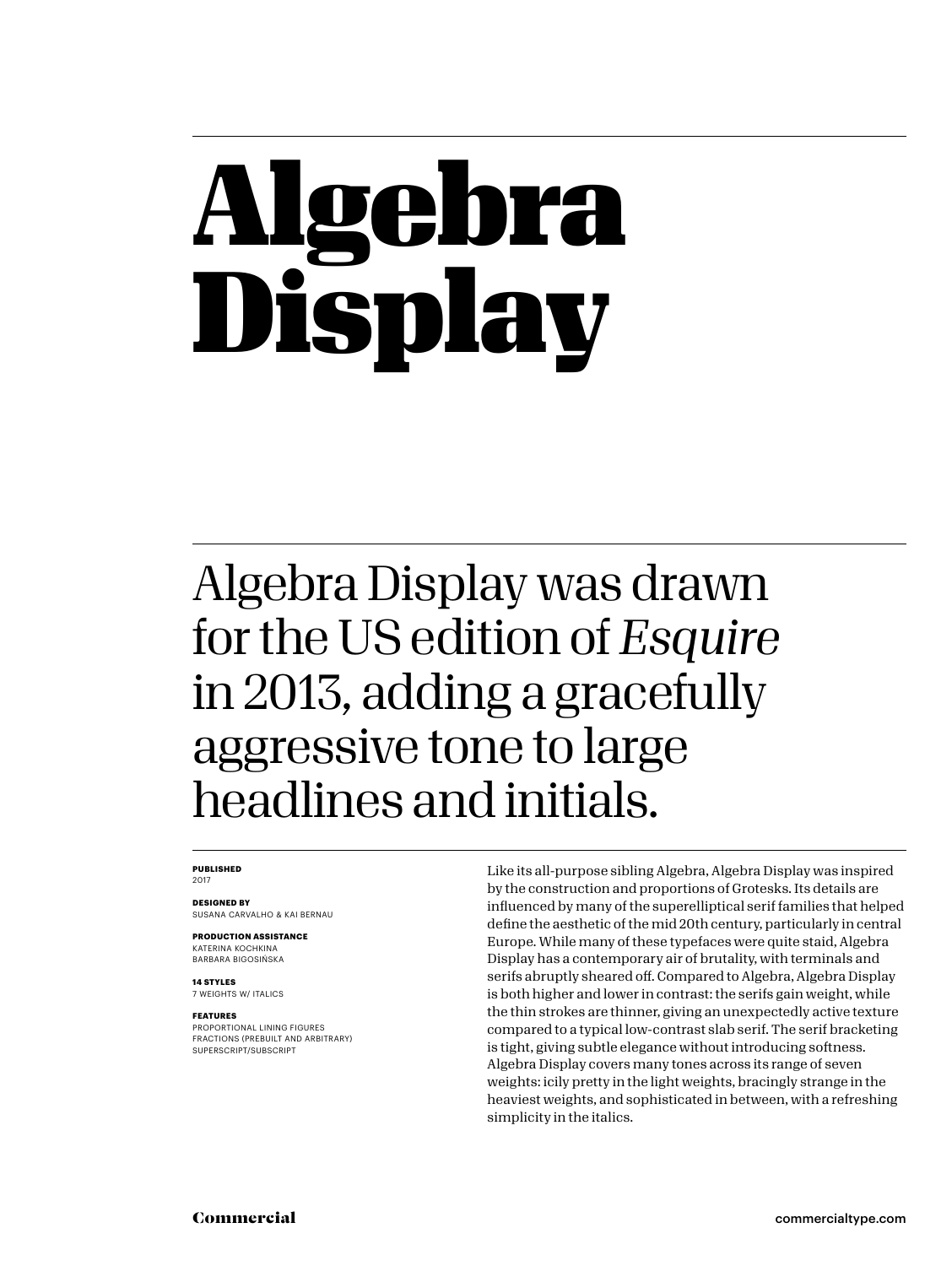Algebra Thin *Algebra Thin Italic* Algebra Light *Algebra Light Italic* Algebra Regular *Algebra Regular Italic* Algebra Regular No. 2 *Algebra Regular No. 2 Italic* Algebra Medium *Algebra Medium Italic* **Algebra Bold** *Algebra Bold Italic* Algebra Black *Algebra Black Italic*

New York Trilogy *New York Trilogy* 

REGULAR & REGULAR ITALIC, 18 PT

New York Trilogy *New York Trilogy*

REGULAR NO. 2 & REGULAR NO. 2 ITALIC, 18 PT

Different printing methods – and different taste – make for disparate requirements in the overall color of a block of text, so we have included two different Regular weights in the Algebra family. Algebra Display Regular is lighter and airier, working best at slightly larger sizes and on uncoated paper. Algebra Display Regular No. 2 is noticeably darker, giving it a more forceful presence on coated paper and allowing use at smaller sizes.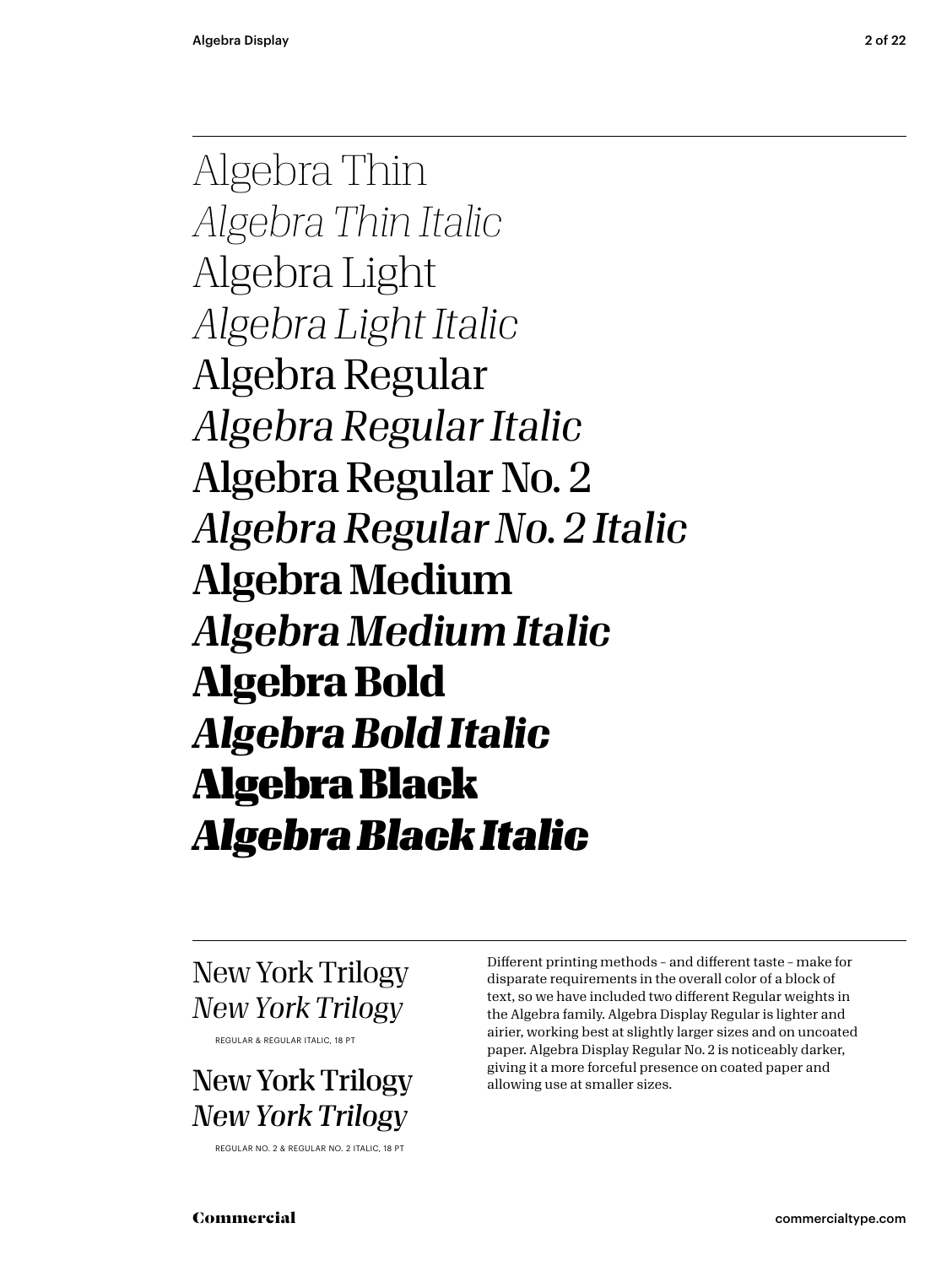

# *Svårlösligt MARKING Telescope*

ALGEBRA DISPLAY THIN ITALIC, 100 PT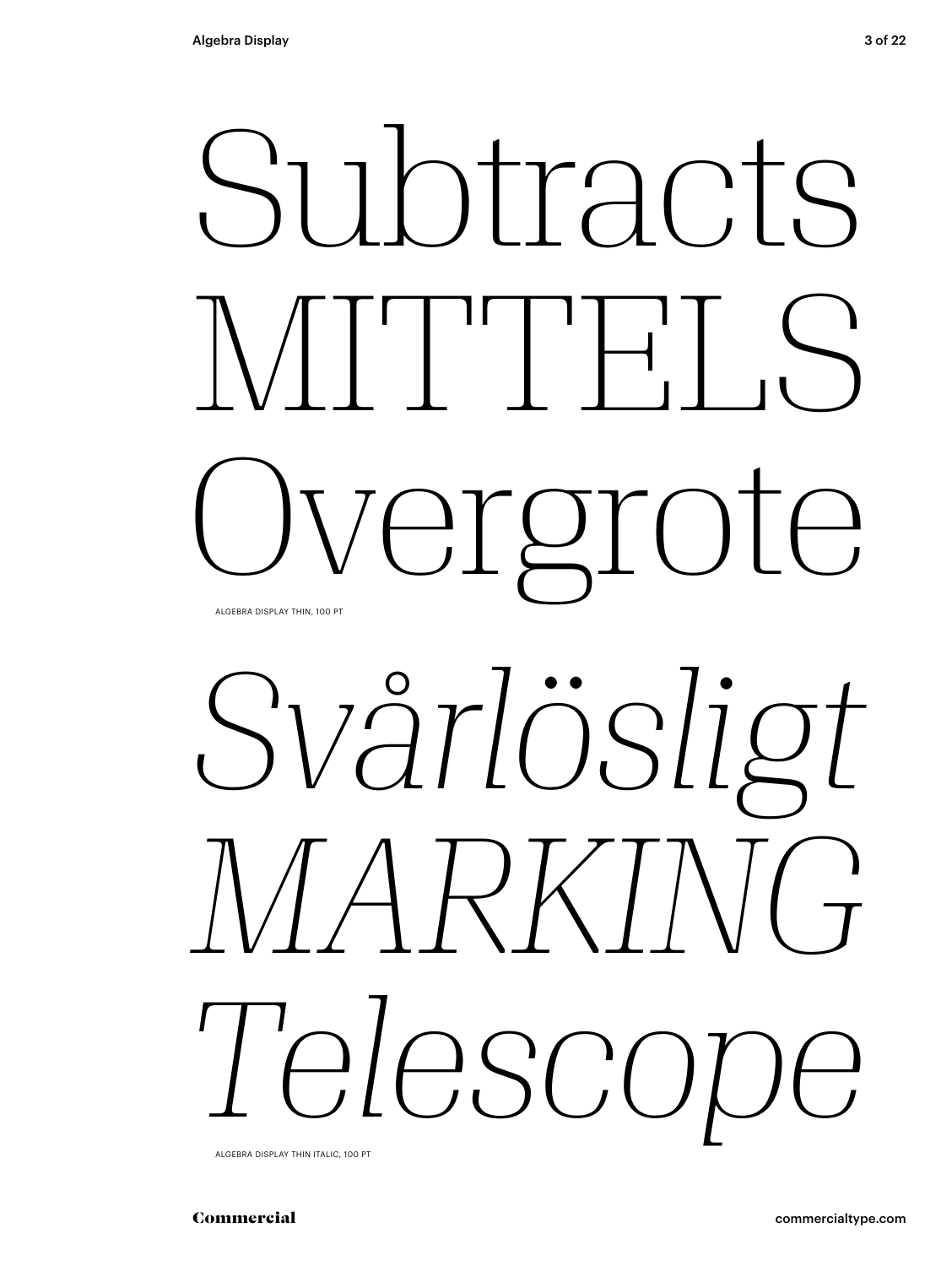## Revitalize  $N/H'N/H'$ milokuô

ALGEBRA DISPLAY LIGHT, 100 PT

# Nominate JSIKURES Arcipelagi

ALGEBRA DISPLAY LIGHT ITALIC, 100 PT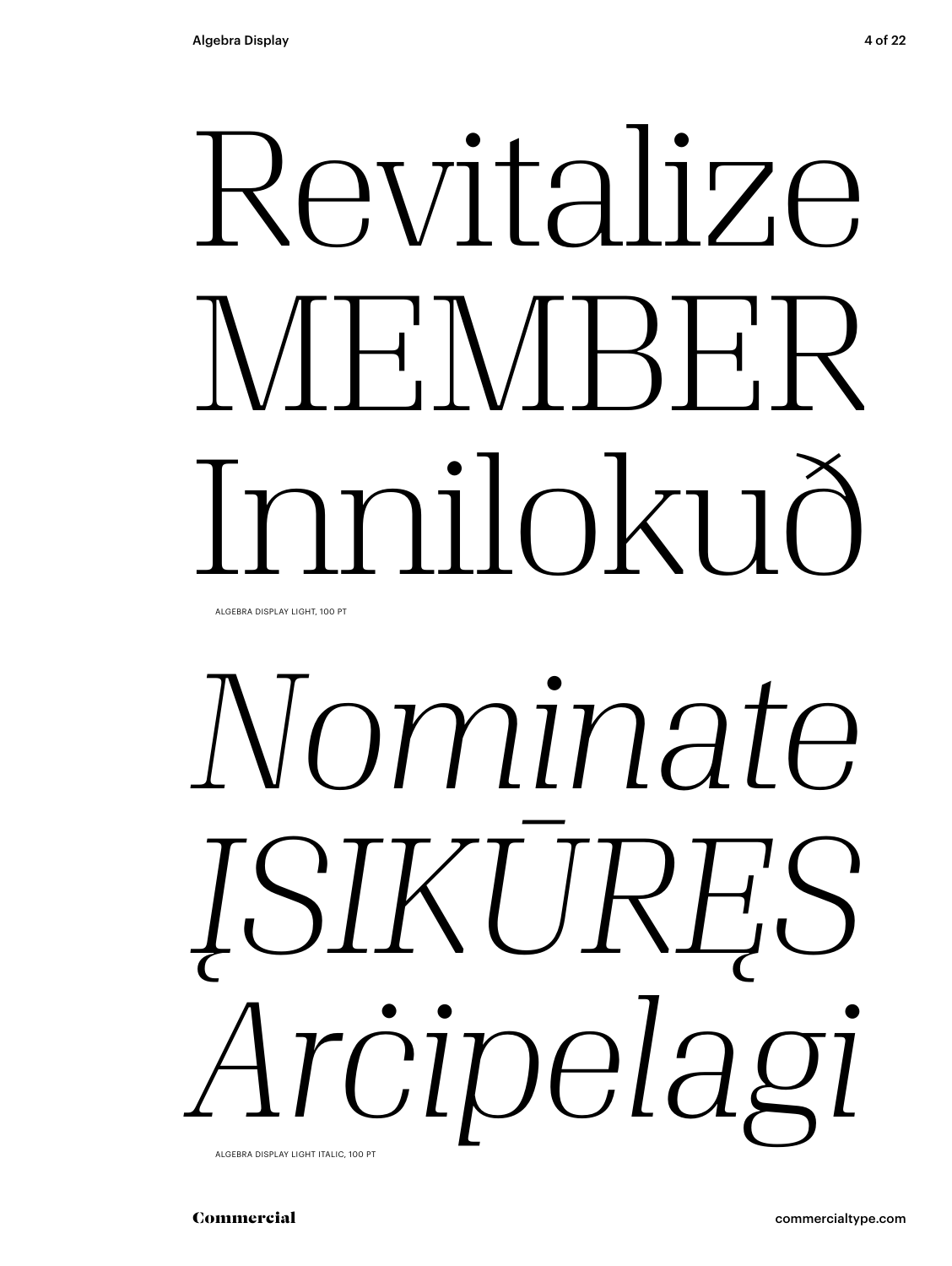## Precisión ŽARKOM Resonate

ALGEBRA DISPLAY REGULAR, 100 PT

# *Diffirenza VOYAGES Interação*

ALGEBRA DISPLAY REGULAR ITALIC, 100 PT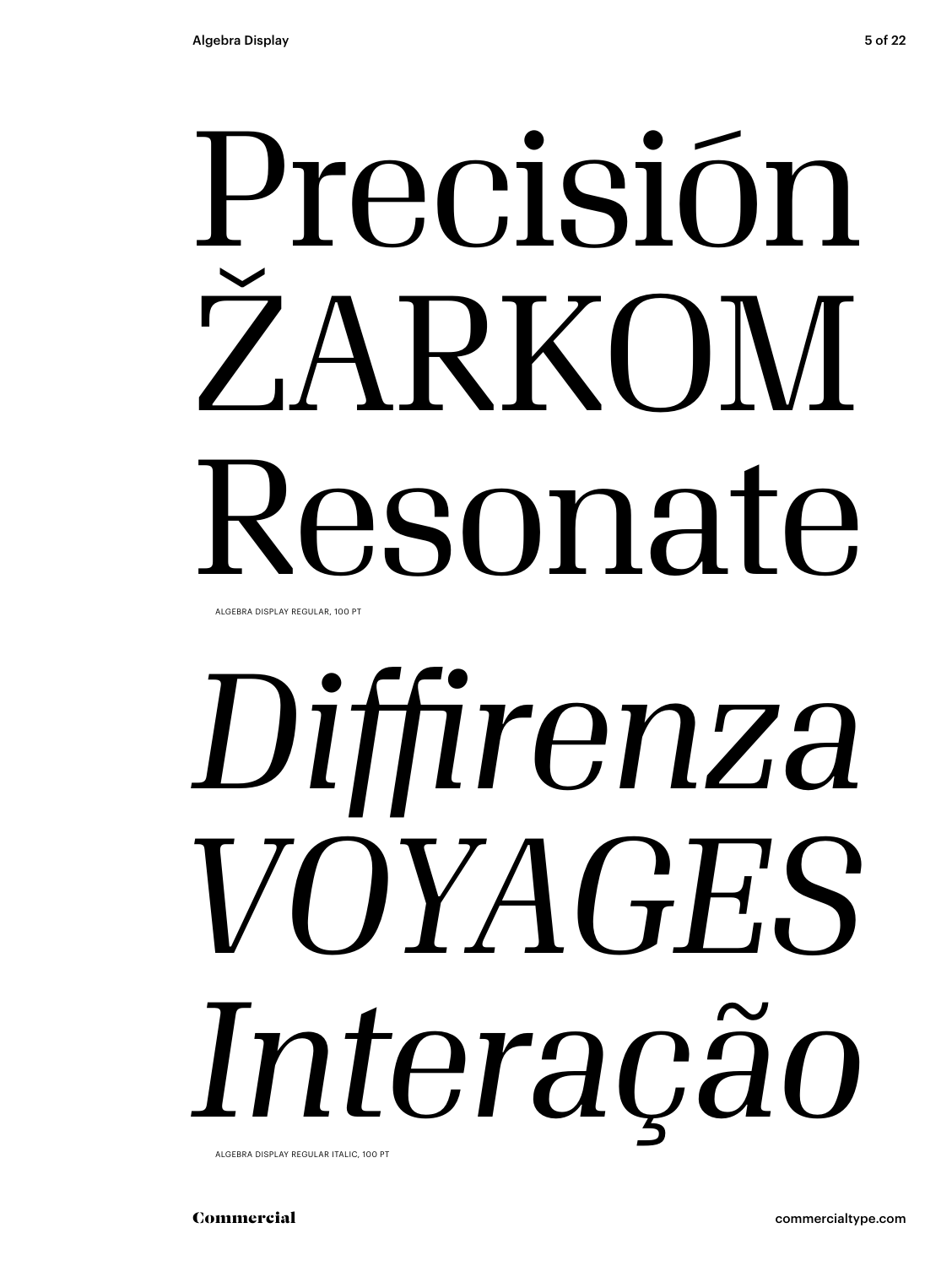# Xemilkirî BEN/EGT Released

ALGEBRA DISPLAY REGULAR NO. 2, 100 PT

# Særdeles FIXTIJRF. Vantages

ALGEBRA DISPLAY REGULAR NO. 2 ITALIC, 100 PT [ALTERNATE a g]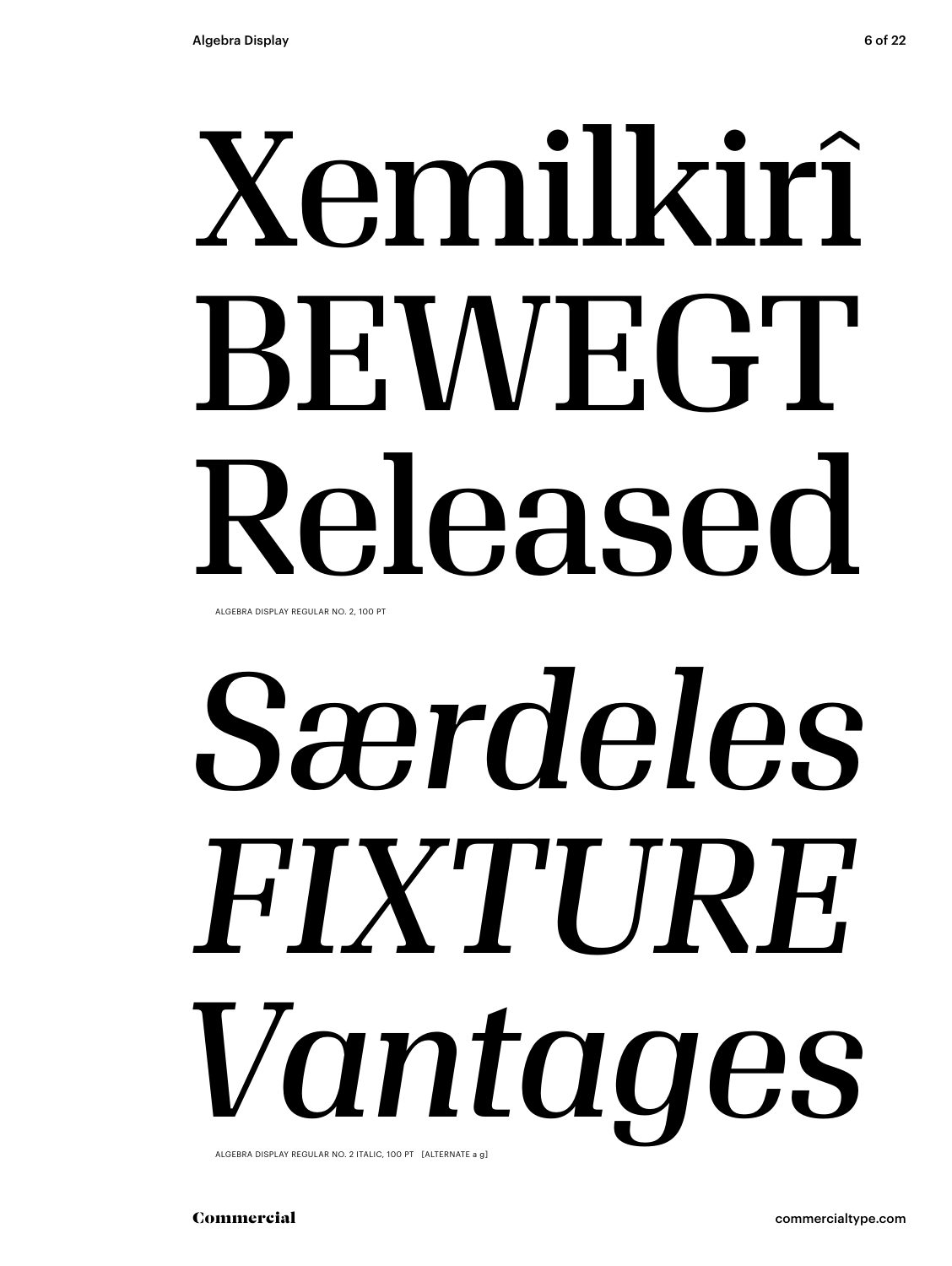## Excavate. MODEL F. Išvystyta ALGEBRA DISPLAY MEDIUM, 100 PT

# Množství SHIFTED. Integrate

ALGEBRA DISPLAY MEDIUM ITALIC, 100 PT

7 of 22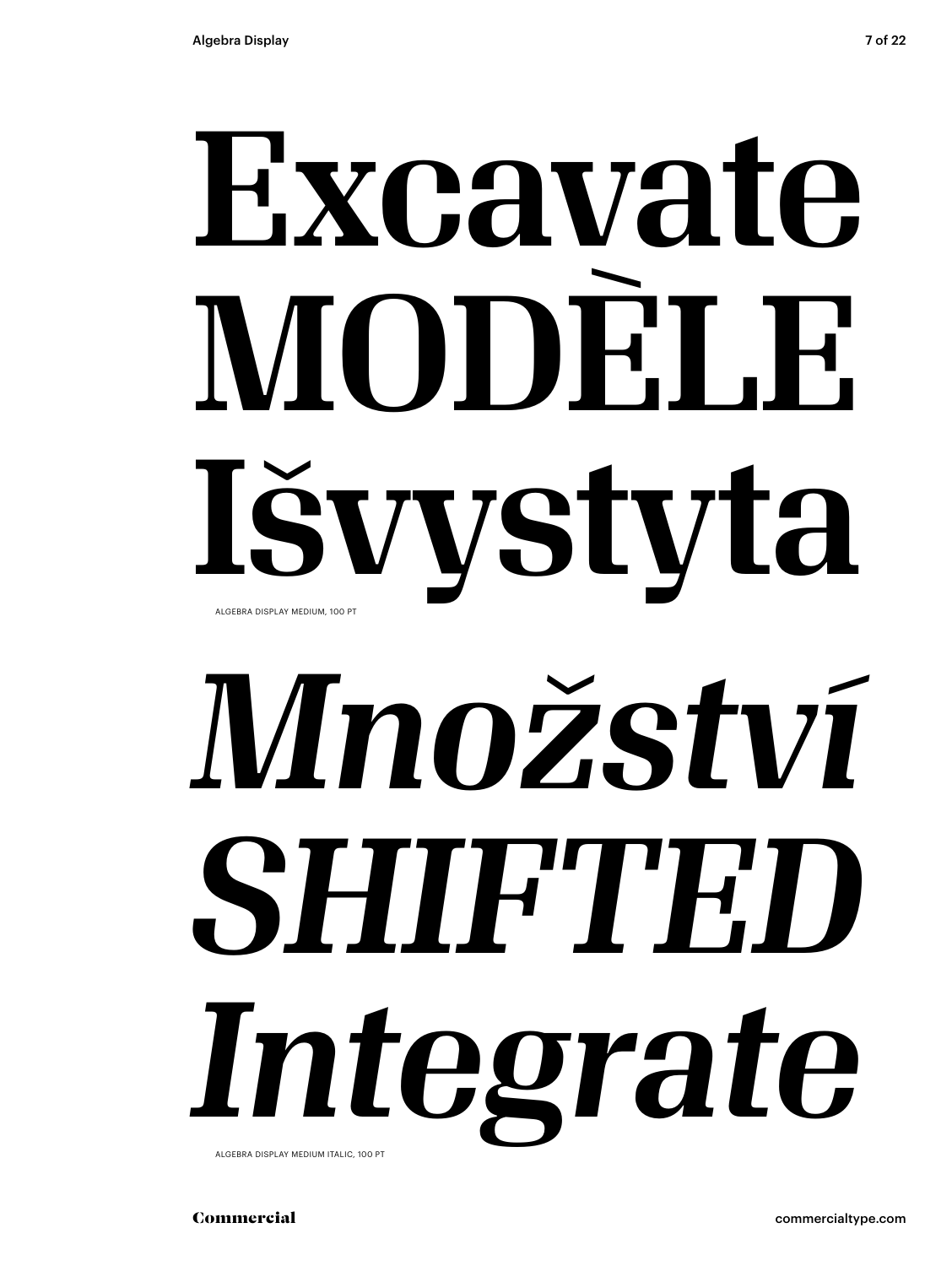## Tændrør CIRCITT Létreiött ALGEBRA DISPLAY BOLD, 100 PT

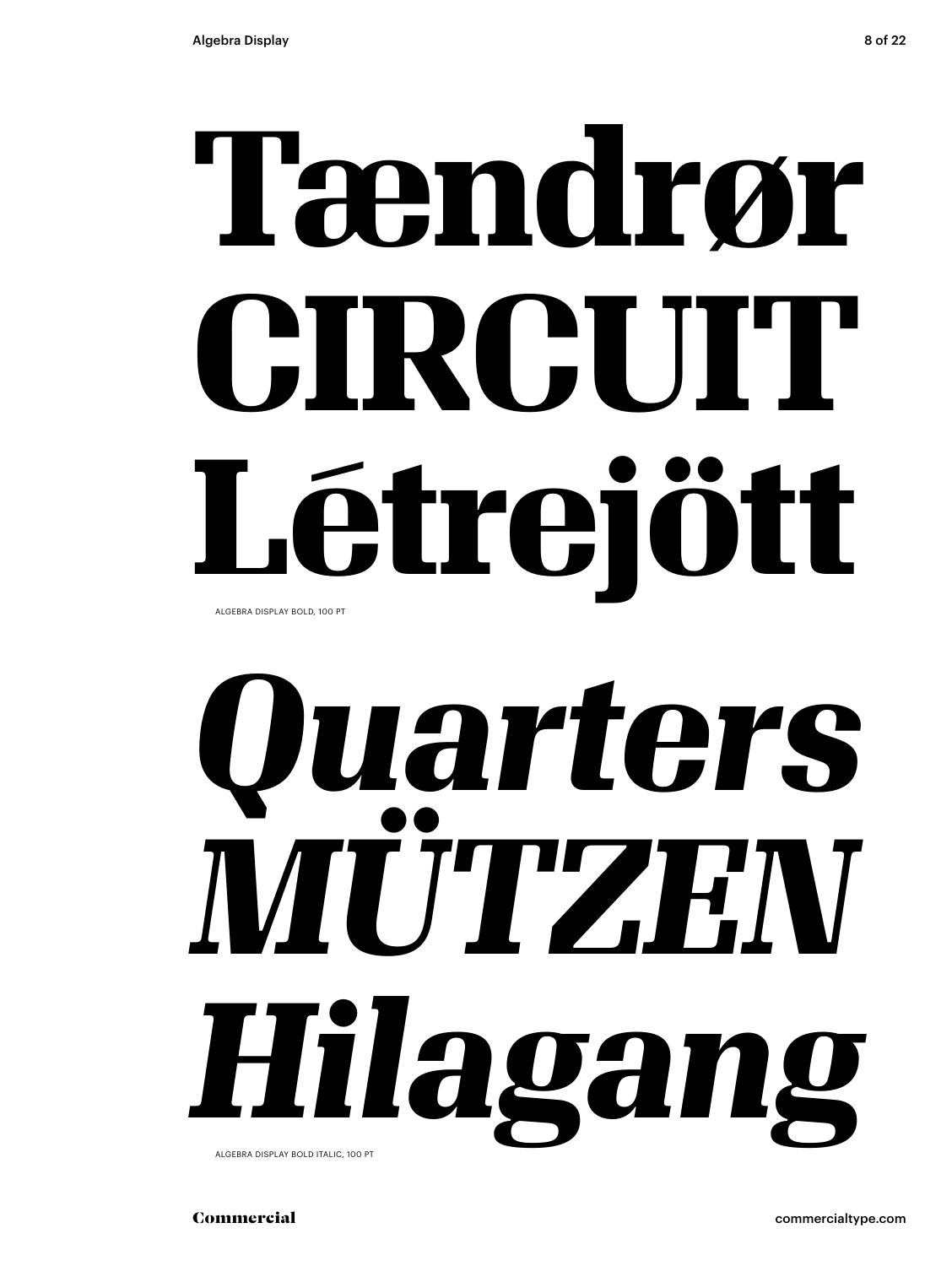## National PHASE Analysis ALGEBRA DISPLAY BLACK, 100 PT

*Château YAPTIĞI Kõrgeim* ALGEBRA DISPLAY BLACK ITALIC, 100 PT [ALTERNATE a]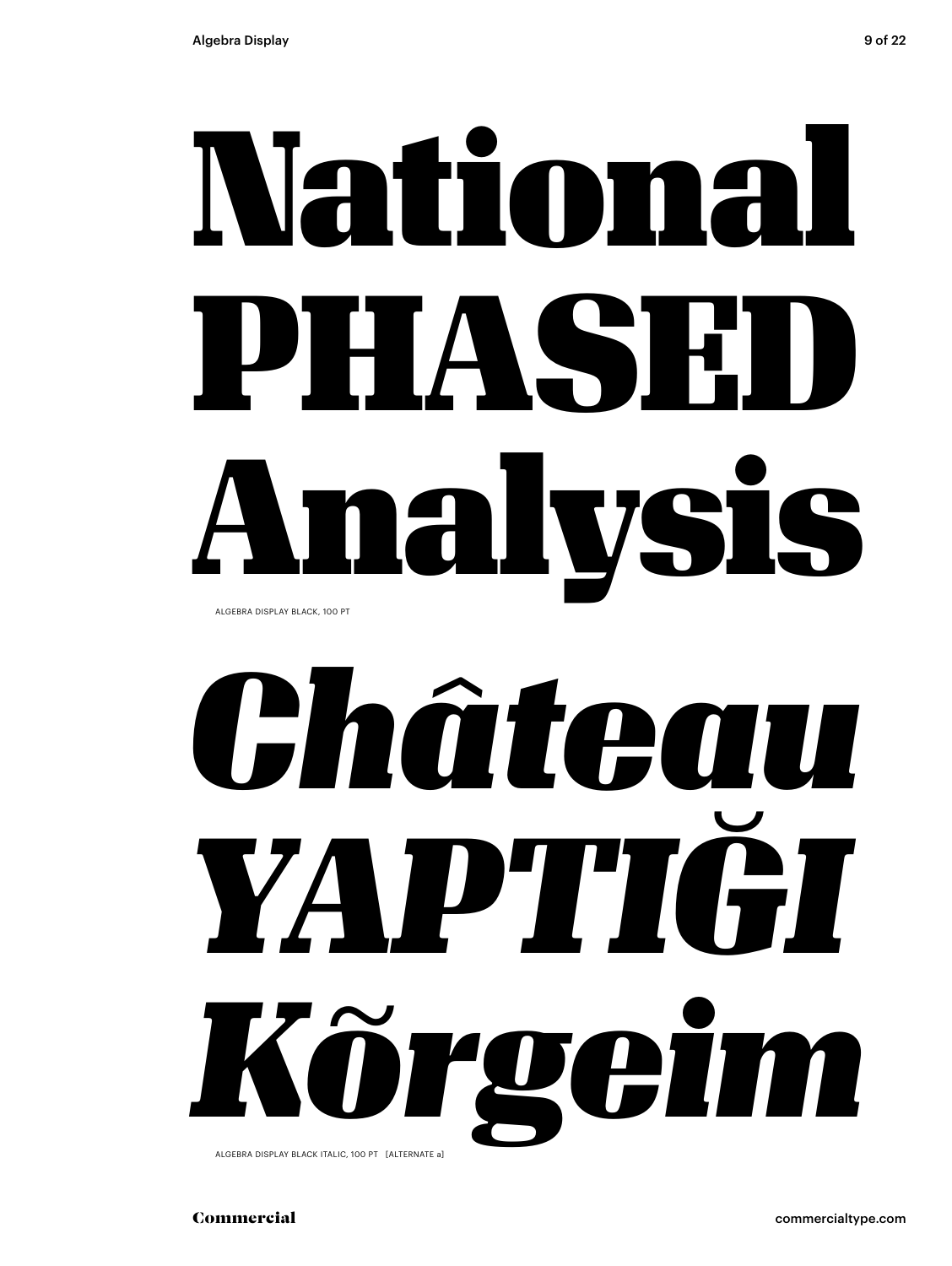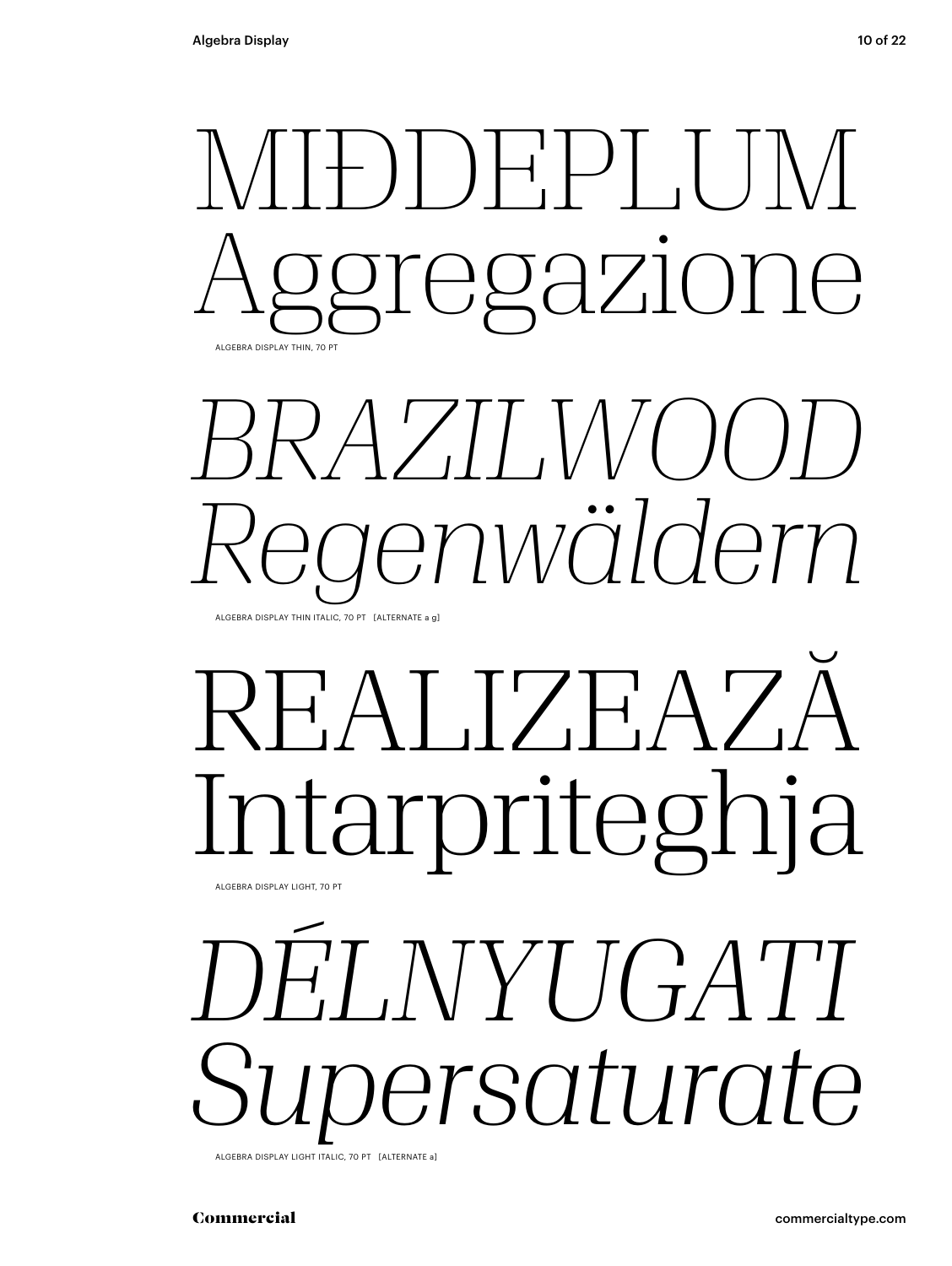### TREATMENT Safeguarding ALGEBRA DISPLAY REGULAR, 70 PT

## *EVALUATION Reünificacion*

ALGEBRA DISPLAY REGULAR ITALIC, 70 PT

### TLĀCATIYĀN Zastupničkih ALGEBRA DISPLAY REGULAR NO. 2, 70 PT

## *KÖNIGREICH Dialectologie*

ALGEBRA DISPLAY REGULAR NO. 2 ITALIC, 70 PT [ALTERNATE a g]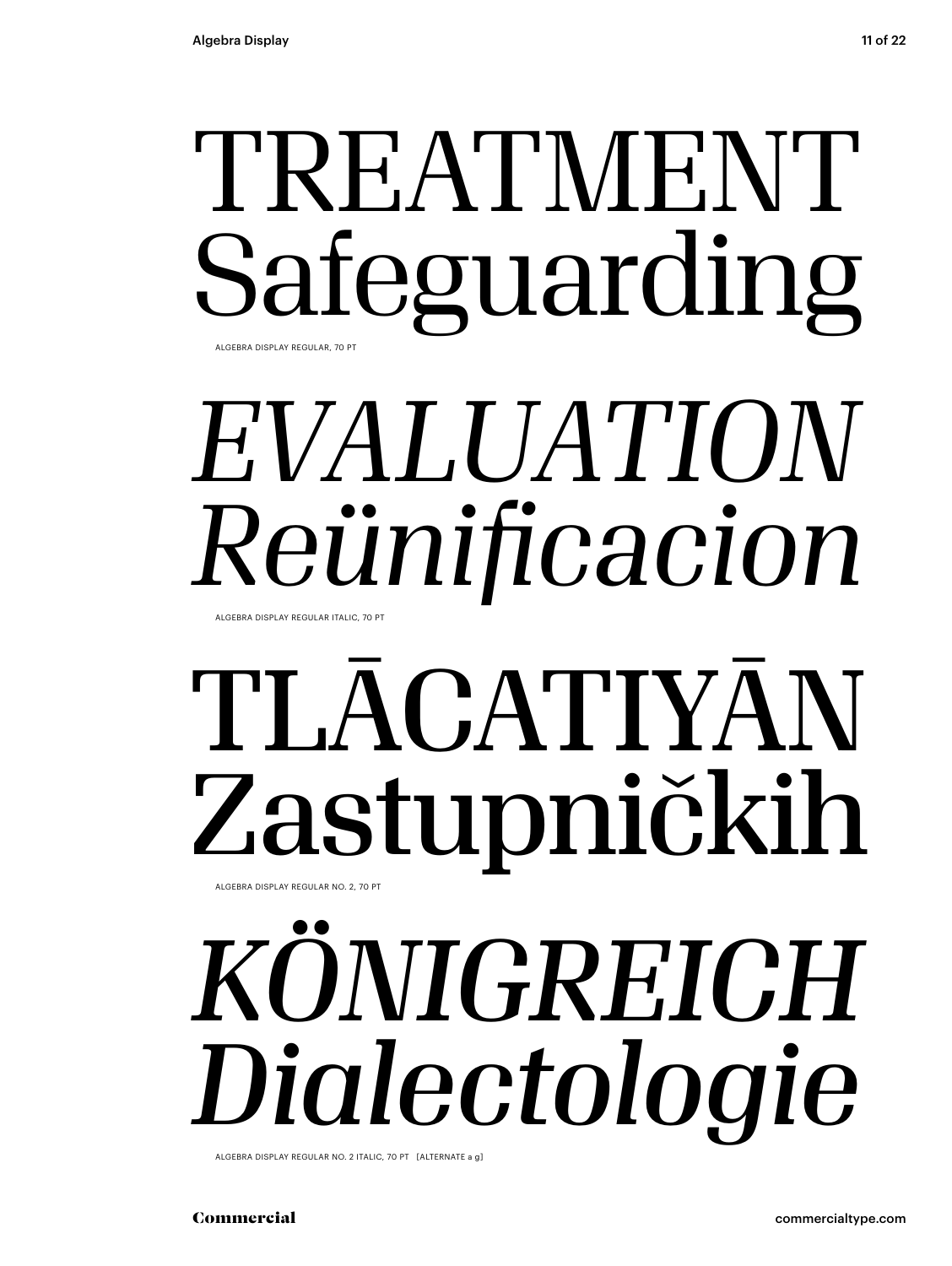## PRASARANA Cittadinanza

ALGEBRA DISPLAY MEDIUM, 70 PT

## *INVENTIONS Marškinėlius*

ALGEBRA DISPLAY MEDIUM ITALIC, 70 PT [ALTERNATE a]

## **KÆDETRÆK Culmination**

ALGEBRA DISPLAY BOLD, 70 PT

## *NEUROLOGY Enthusiastic*

ALGEBRA DISPLAY BOLD ITALIC, 70 PT [ALTERNATE a]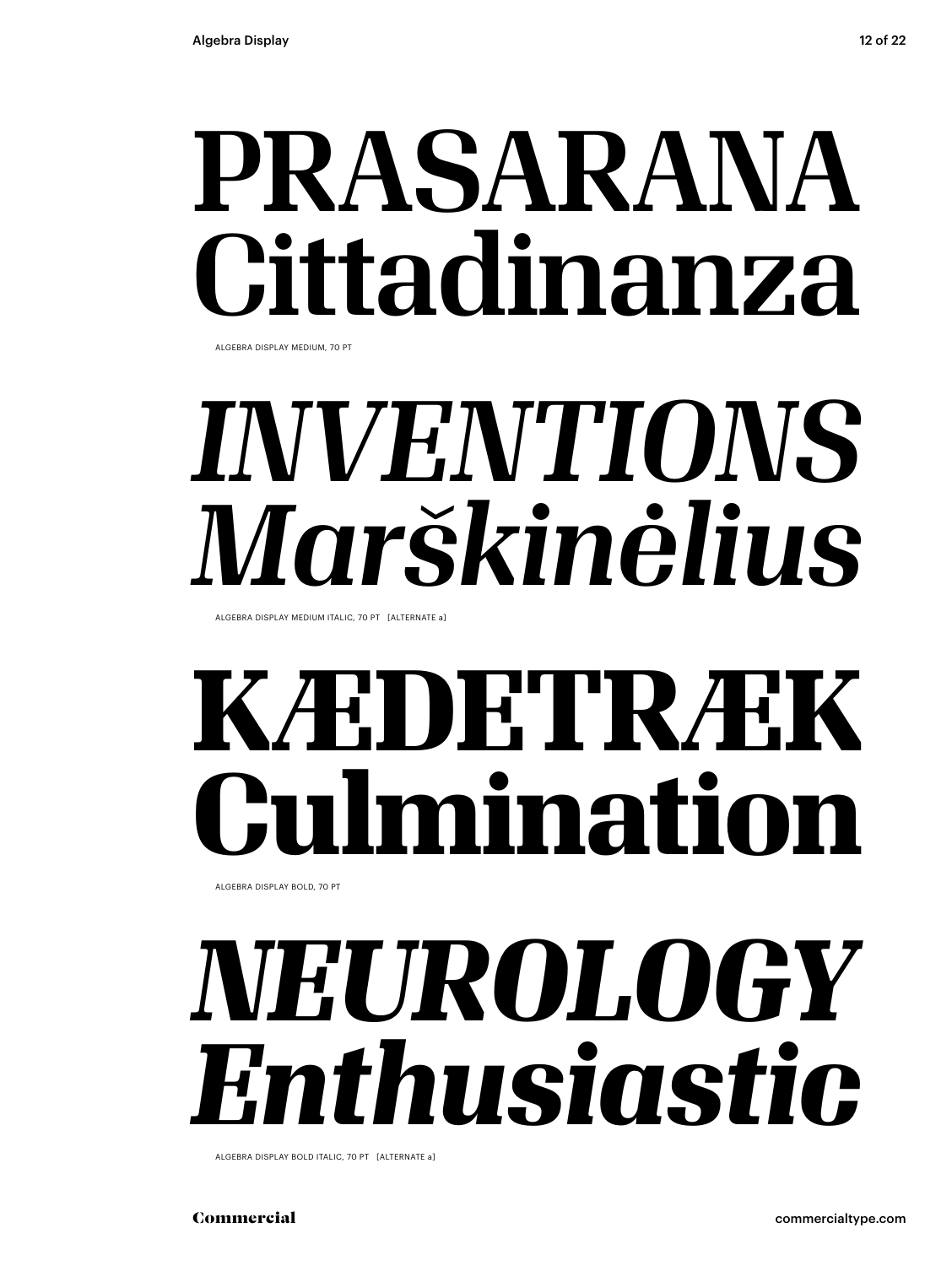

ALGEBRA DISPLAY BLACK ITALIC, 70 PT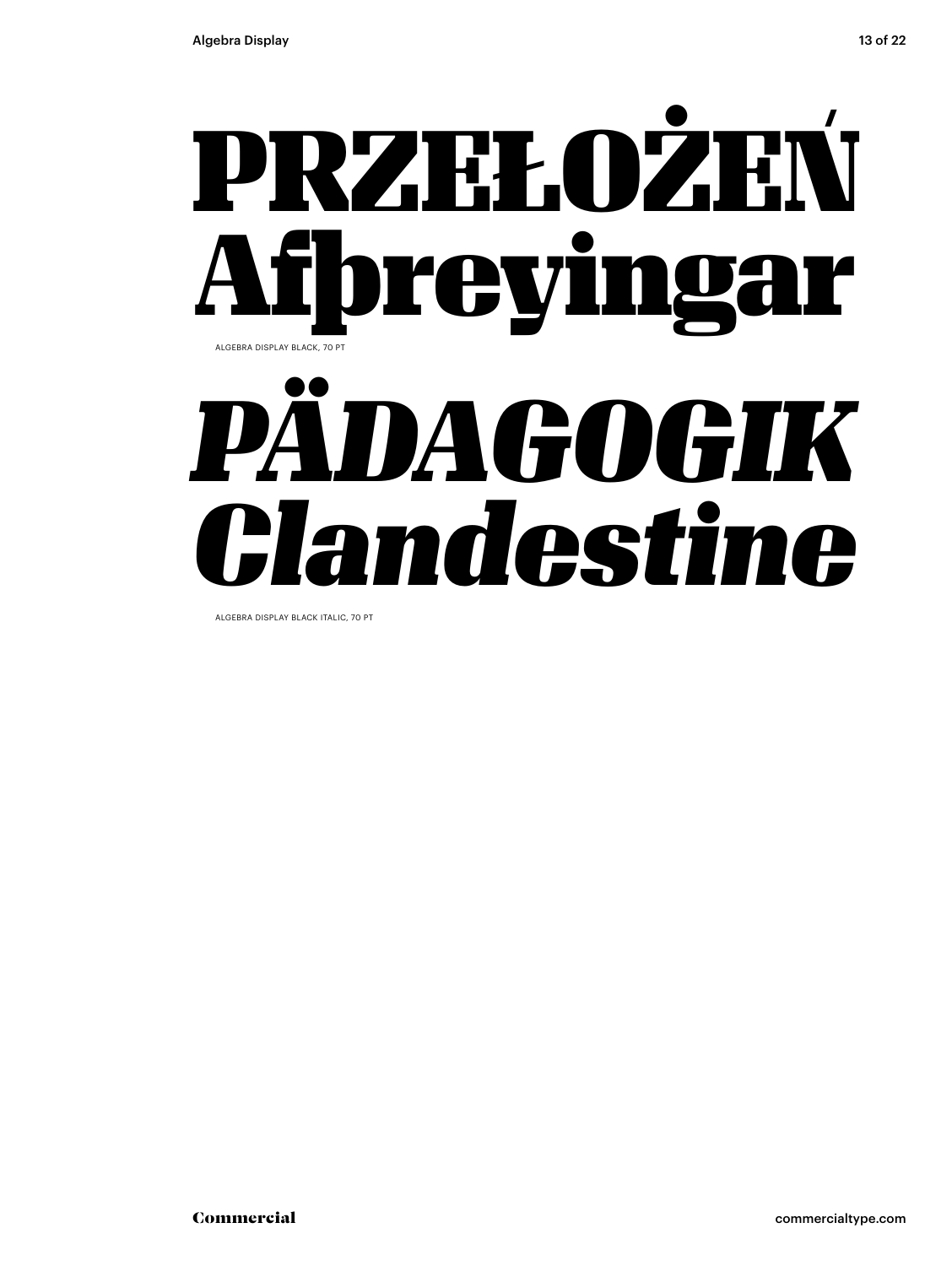Brushed Linen Mélange MODERN COSMOLOGY *L'altitude est de 71 mètres*

ALGEBRA DISPLAY THIN, THIN ITALIC, 40 PT

Quinn Kane's final novel 18 MILJARDIA VUOTTA *Eight full-length portraits* ALGEBRA DISPLAY LIGHT, LIGHT ITALIC, 40 PT [ALTERNATE a g]

#### Shapes & Configuration DISTINCTIVE ARTICLE *Un clasificación general*

ALGEBRA DISPLAY REGULAR, REGULAR ITALIC, 40 PT

### Crítica à teoria atômico SITUADO AL SUDESTE *Die größte Insel aber ist*

ALGEBRA DISPLAY REGULAR NO. 2, REGULAR NO. 2 ITALIC, 40 PT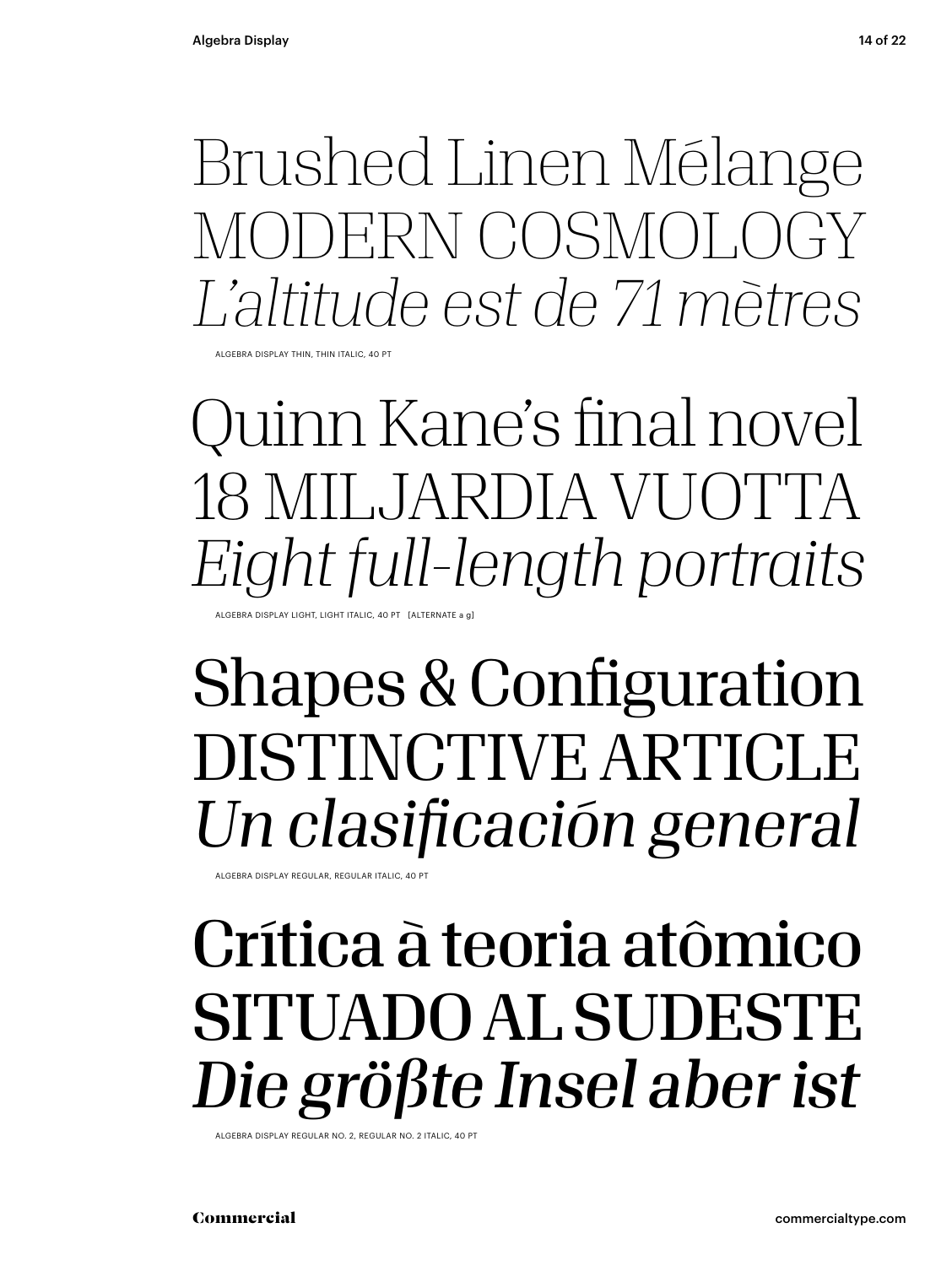### Universului observabil ZEMLJEPISNA ŠIRINA *Electrones de valencia*

ALGEBRA DISPLAY MEDIUM, MEDIUM ITALIC, 40 PT [ALTERNATE a]

### **Origins of the concept DEFINITIONS & BASIS** *L'economisti classichi*

ALGEBRA DISPLAY BOLD, BOLD ITALIC, 40 PT

### Corse di lunga durata KUPTIMI TEOLOGJIK *Ośrodkowego układu*

ALGEBRA DISPLAY BLACK, BLACK ITALIC, 40 PT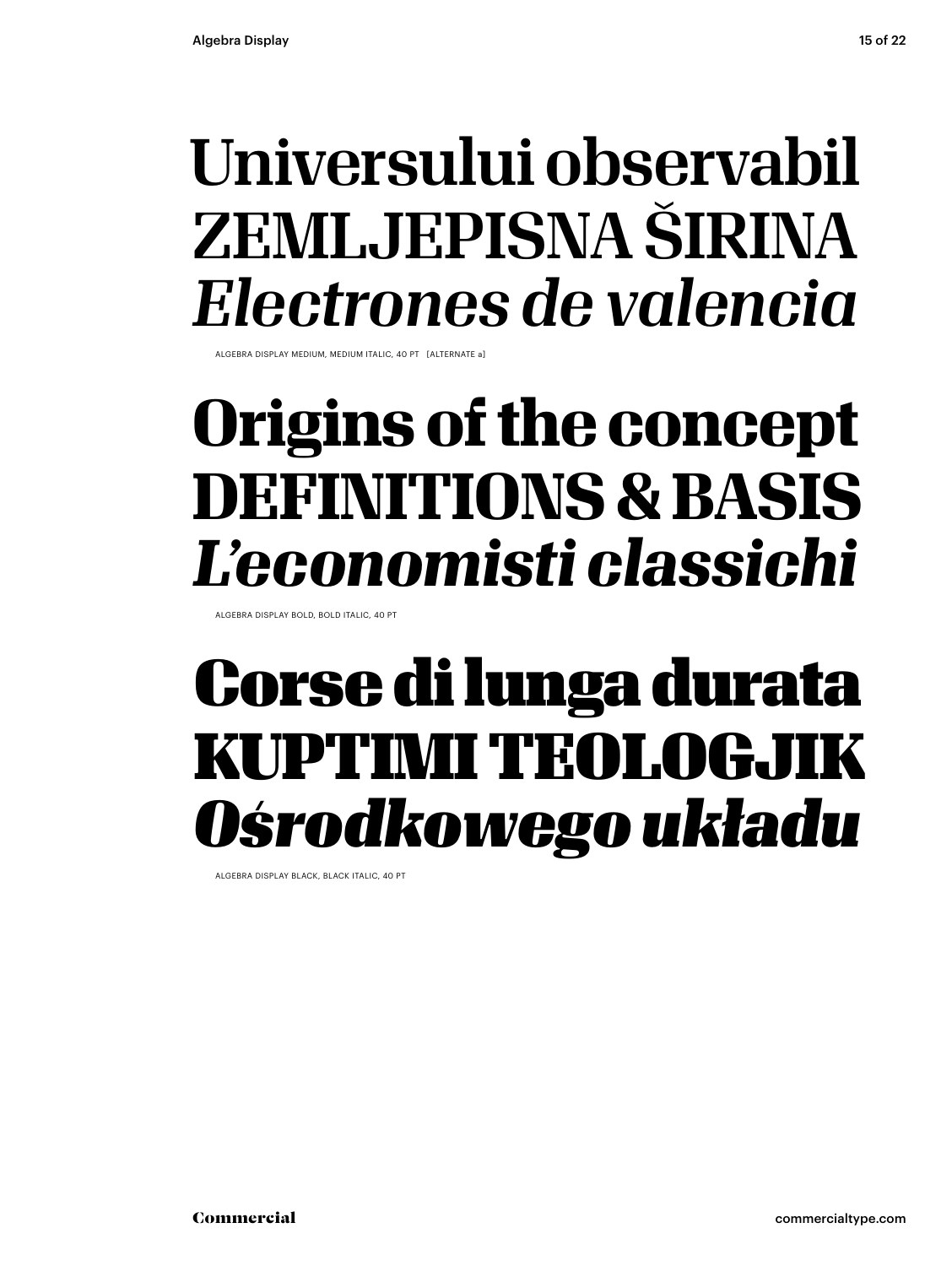Paves the way for their necessitarianism FANDT STED I BEGYNDELSEN AF 1752 *Le radici storiche delle cascate del Niagara*

ALGEBRA DISPLAY THIN, THIN ITALIC, 24 PT

Applying the logic of emerging sciences THIRD PANTHEON OF GREEK DEITIES *A topic of rich debate in 6th century Spain* ALGEBRA DISPLAY LIGHT, LIGHT ITALIC,

The average speed of 55 km/h (34 mph) NA OTOKU ŽIVI PRIBLIŽNO 1710 LJUDI *Ukupno gustoća 2758,94 ljudi / km2 u 1971* ALGEBRA DISPLAY REGULAR, REGULAR ITALIC, 24 PT

A final climb of 4,170 feet (1,270 meters) TÉCNICAS DA BIOLOXÍA MOLECULAR *Un movimento promosso da naturalisti*

REGULAR NO. 2, REGULAR NO. 2, ITALIC, 24 PT

The authorial rights of creators in 1871 10 LEADING PHILOSOPHICAL TOMES *Commands by scientific investigations*

ALGEBRA DISPLAY MEDIUM, MEDIUM ITALIC, 24 PT

#### **Einige große Städte von Deutschland THEORETICAL & APPLIED MATTERS** *The reckless designs of J.P. Rakewell*

ALGEBRA DISPLAY BOLD, BOLD ITALIC, 24 PT [ALTERNATE ITALIC a g]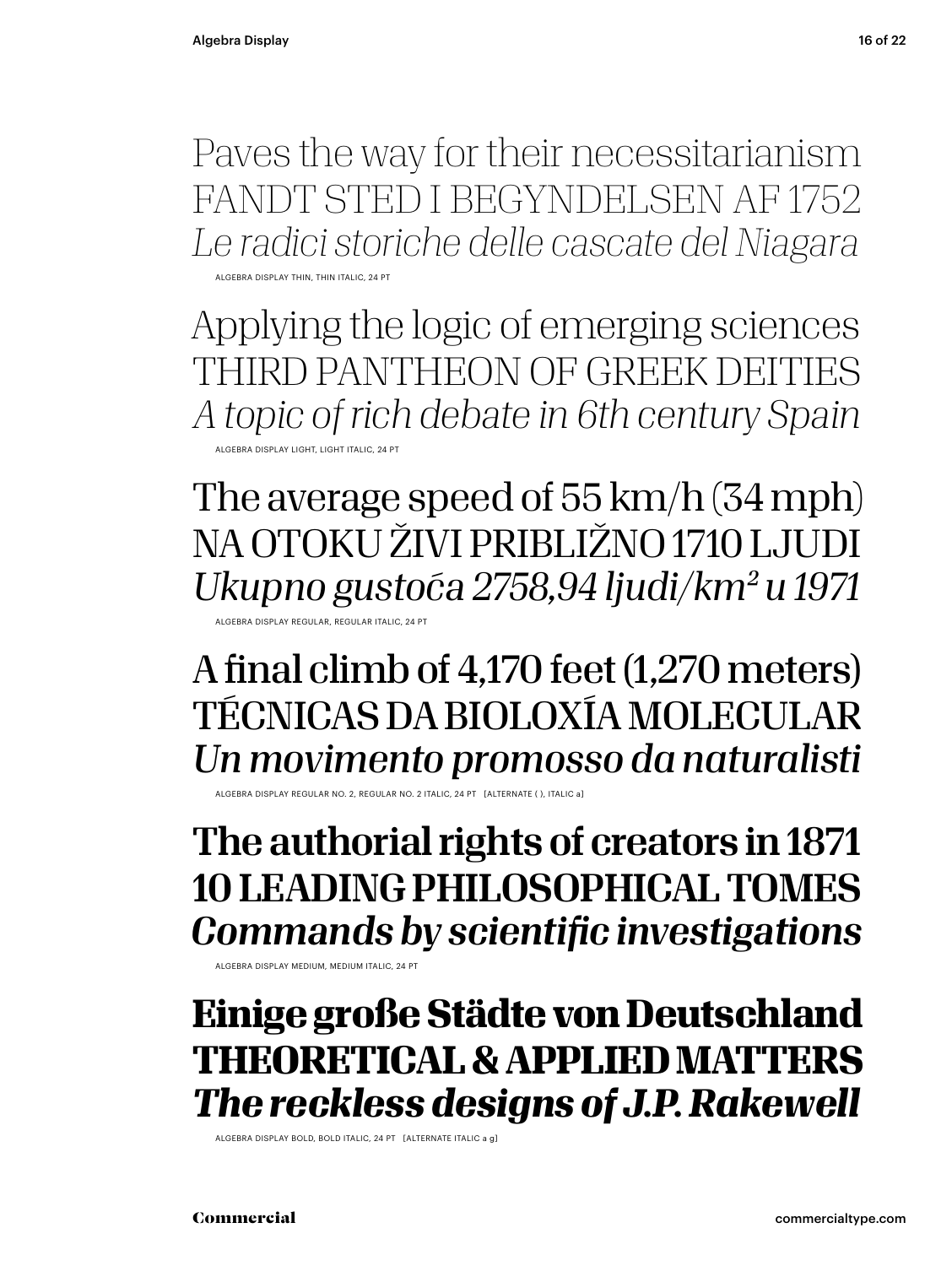#### Arbeitsmedium ALGEBRA DISPLAY THIN, 60 PT

Pancyclopaedic ALGEBRA DISPLAY LIGHT, 60 PT

#### Xeroradiograph ALGEBRA DISPLAY REGULAR, 60 PT

#### lartziferously ALGEBRA DISPLAY REGULAR NO. 2, 60 PT

#### Responsabilità ALGEBRA DISPLAY MEDIUM, 60 PT

**Elektronicznej**

ALGEBRA DISPLAY BOLD, 60 PT

### Manufactures

ALGEBRA DISPLAY BLACK, 60 PT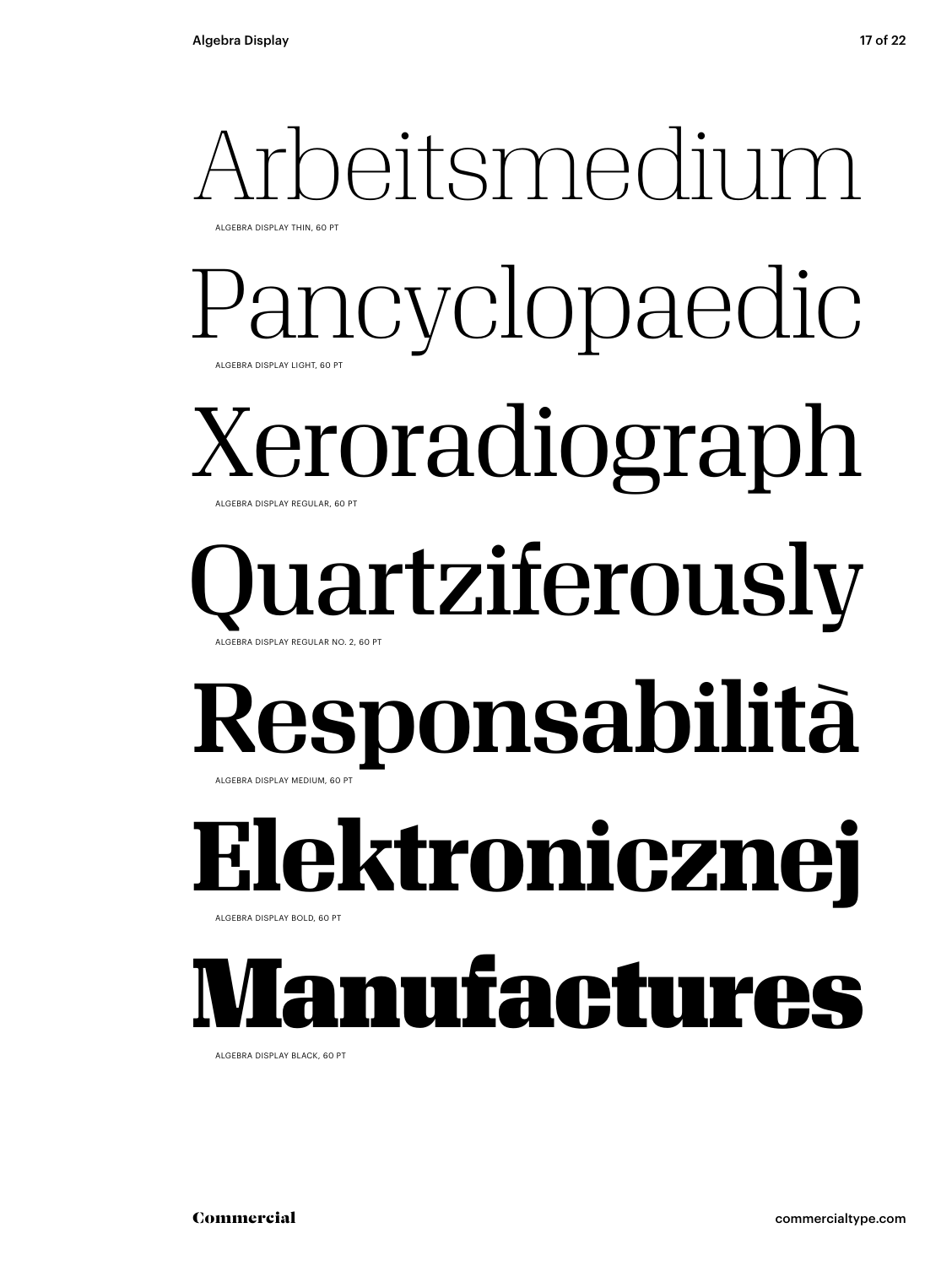#### *Geomorphogeny* ALGEBRA DISPLAY THIN ITALIC, 60 PT [ALTERNATE g]

*Kasvatusfilosofia* ALGEBRA DISPLAY LIGHT ITALIC, 60 PT

#### *Controversialist* ALGEBRA DISPLAY REGULAR ITALIC, 60 PT [ALTERNATE a]

#### *Quadrumanous* ALGEBRA DISPLAY REGULAR NO. 2 ITALIC, 60 PT

### *Interconversão*

ALGEBRA DISPLAY MEDIUM ITALIC, 60 PT

*Çalışmalarının* ALGEBRA DISPLAY BOLD ITALIC, 60 PT

### *Gemäßigteres*

ALGEBRA DISPLAY BLACK ITALIC, 60 PT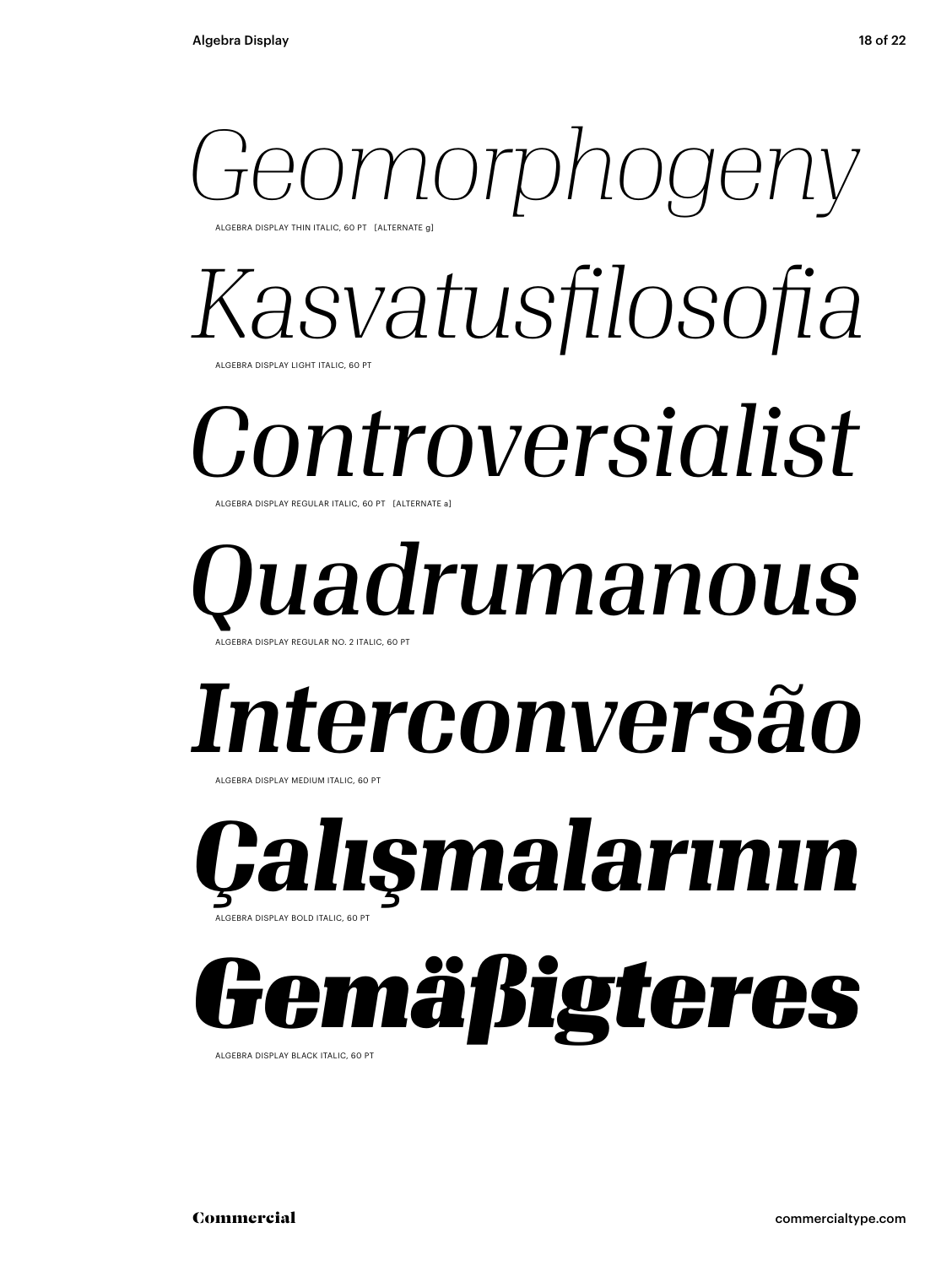| <b>UPPERCASE</b>                             | ABCDEFGHIJKLMNOPQRSTUVWXYZ<br>abcdefghijklmnopqrstuvwxyz                                                                                   |  |
|----------------------------------------------|--------------------------------------------------------------------------------------------------------------------------------------------|--|
| LOWERCASE                                    |                                                                                                                                            |  |
| STANDARD PUNCTUATION                         |                                                                                                                                            |  |
| ALL CAP PUNCTUATION                          | $i\dot{\mathbf{\omega}}$ ----()[]{}/ \@«»<>                                                                                                |  |
| LIGATURES                                    | fb ff fh fi fj fk fl ffb ffh ffi ffj ffk ffl                                                                                               |  |
| PROPORTIONAL LINING<br>default figures       | $$EEY1234567890$ $$f\%$ % $a^0$ # ° < + = - x ÷ > '"                                                                                       |  |
| PREBUILT FRACTIONS                           | $\frac{1}{2}$ $\frac{1}{3}$ $\frac{2}{3}$ $\frac{1}{4}$ $\frac{3}{4}$ $\frac{1}{8}$ $\frac{3}{8}$ $\frac{5}{8}$ $\frac{7}{8}$              |  |
| <b>NUMERATORS &amp;</b><br>DENOMINATORS      | $\bf \mathbb{H}^{1234567890}\!\!/\!\!\!\!\mathit{1234567890}$                                                                              |  |
| <b>SUPERSCRIPT &amp;</b><br><b>SUBSCRIPT</b> | $H^{+-1234567890}$ $H_{+-1234567890}$                                                                                                      |  |
| STYLISTIC ALTERNATES                         | (h)[h]{h} (H)[H]{H} <sup>+</sup> * \#\                                                                                                     |  |
| ARROWS & SYMBOLS                             | $\rightarrow\leftarrow\uparrow\downarrow\vee\mathop{\bar\wedge}\nolimits\,\swarrow\curlywedge\mathop{\bar\vee}\nolimits\,\swarrow\,\times$ |  |
| ACCENTED UPPERCASE                           | ÁÂÀÄÅÃĂĀĄÆÆÇĆČĈÒĐÉÊÈËĔĖĒ<br><b>EĞĜGĠĦĤÍÎĨĬĨĮĨĬĴĶŁĹĽĻĿÑŃŇŅŊÓÔ</b><br>ÒÖÕŐŌØØŒŔŘŖŠŚŞŜŞÞŤŢŦÚÛÙÜŬ<br>ŰŪŲŮŨŴŴŴŴÝŶŸIJŽŹŻ                         |  |
| <b>ACCENTED LOWER CASE</b>                   | áâàäååãāaææçcčccddðéêèëĕėēeğĝ<br>ġġħĥıíîìïiiįĩiiĵjķłĺľļŀññňņŋóôòöőőōøø<br>œŕřŗßšśşŝşþťţŧúûùüŭűūųůũẃŵẁŸý<br>ŷỳÿijžźż                        |  |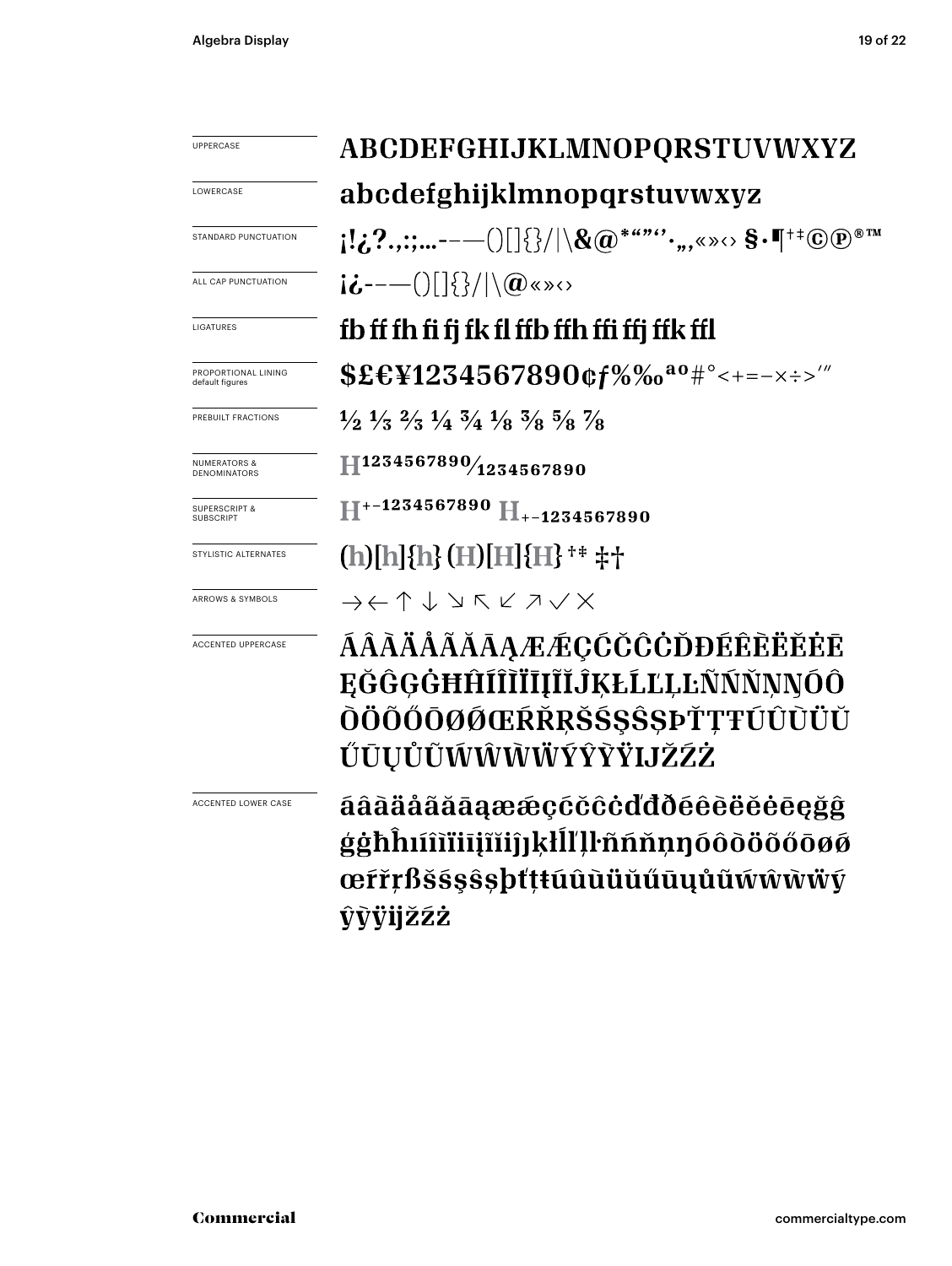UPPERCASE

LOWERCASE

STANDARD PUNCTUATION

ALL CAP PUNCTUATION

LIGATURES

PROPORTIONAL LINING default figures

PREBUILT FRACTIONS

NUMERATORS & DENOMINATORS

SUPERSCRIPT & SUBSCRIPT

STYLISTIC ALTERNATES

ARROWS & SYMBOLS

ACCENTED UPPERCASE

ACCENTED LOWER CASE

ABCDEFGHIJKLMNOPORSTUVWXYZ abcdefghijklmnopgrstuvwxyz  $\{[\mathcal{L}, ?, :; ... \mathsf{---}()[\]\{\}/|\setminus\mathcal{R}(\widehat{\boldsymbol{a}})^{****}, \ldots, \mathcal{S} \mathsf{--} \mathsf{--}^{\mathsf{+}\mathsf{+}}\mathbb{C}(\widehat{\mathbf{p}})^{\otimes \mathsf{--} \mathsf{--}}\}$  $i\dot{\mathbf{c}}$  --- ()[]{}/|\ $\mathbf{a}$ «» $\circ$ fb ff fh fi fj fk fl ffb ffh ffi ffj ffk ffl  $$E&F41234567890$  of %% a  $0$  # ° < + = - x : > '"

 $\frac{1}{2}$   $\frac{1}{3}$   $\frac{2}{3}$   $\frac{1}{4}$   $\frac{3}{4}$   $\frac{1}{8}$   $\frac{3}{8}$   $\frac{5}{8}$   $\frac{7}{8}$ 

 $\widehat{H}^{1234567890\!/_{1234567890}$ 

 $H^{*-1234567890} H_{*-1234567890}$ 

ag àáâãäåāăagĝğģģ (h)[h]{h} (H)[H]{H} <sup>+</sup>\* \#\

 $\rightarrow \leftarrow \uparrow \downarrow \vee \mathsf{K} \vee \mathsf{Z} \vee \mathsf{X}$ 

ÁÂÀÄÅÃĂĀĄÆÆÇĆČĈÒĐÉÊÈËĔĒĘ ĞĜGĠĦĤÍÎĨĬĪĮĨĬĴĶŁĹĽĻĿÑŃŇNNÓÔÒÖ ÕŐŌØØŒŔŘŖŠŚ\$ŜŞÞŤŢŦÚÛÙÜŬŰŪŲ ŮŨŴŴŴŴÝŶŶŸIJŽŹŻ

áâãäåãããaææccccccddðéêèëĕėēeğĝģ ġħĥıíîìïiiįĩiiĵjķłĺľļŀññňņŋóôòöõőōøøœ ŕřŗβš§şŝşþťţŧúûùüŭűūųůũŵŵẁννŷŷỳ ijžźż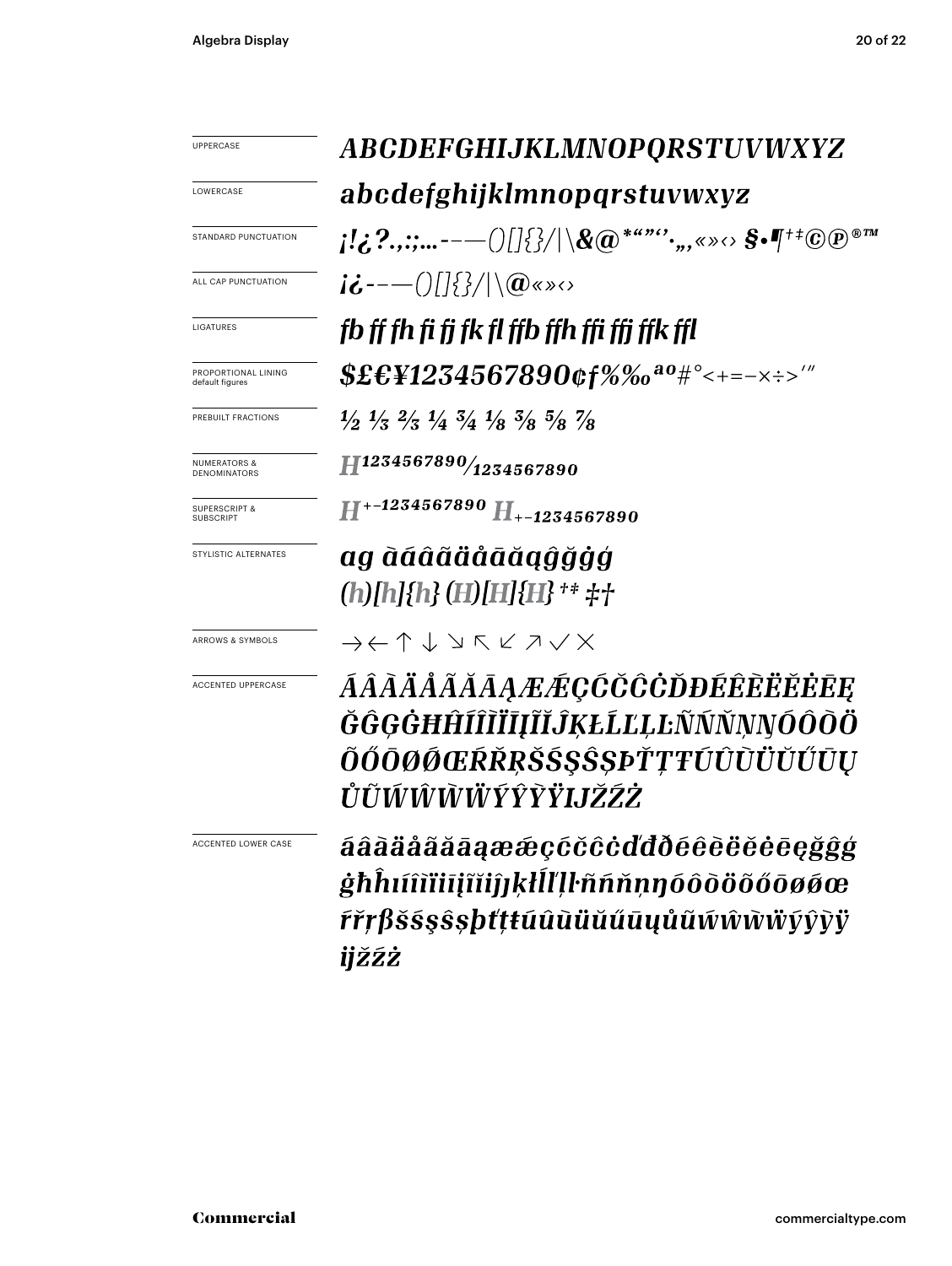| <b>OPENTYPE FEATURES</b><br><b>FAMILY WIDE</b>        | DEACTIVATED                                                                           | <b>ACTIVATED</b>                                                                    |
|-------------------------------------------------------|---------------------------------------------------------------------------------------|-------------------------------------------------------------------------------------|
| ALL CAPS<br>opens up spacing, moves<br>punctuation up | $2$ [two] @ «Donegal»                                                                 | 2 [TWO] @ «DONEGAL»                                                                 |
| PROPORTIONAL LINING<br>default figures                | \$3,460 €1,895<br>Sale:<br>¥7,031 £9,215<br>Final:                                    | Sale:<br>$$3,460$ €1,895<br>Final:<br>¥7,031 £9,215                                 |
| <b>FRACTIONS</b><br>ignores numeric date format       | 21/03/10 and 21/7 76/571                                                              | $21/03/10$ and $2\frac{1}{7}$ $\frac{76}{571}$                                      |
| SUPERSCRIPT/SUPERIOR                                  | $x158 + y23 \times z18 - a4260$                                                       | $X^{158}$ + $V^{23}$ $\times$ $Z^{18}$ – $A^{4260}$                                 |
| SUBSCRIPT/INFERIOR                                    | $x158 \div y23 \times z18 - a4260$                                                    | $X_{158} \div V_{23} \times Z_{18} - a_{4260}$                                      |
| <b>DENOMINATOR</b><br>for making arbitrary fractions  | 0123456789 0123456789                                                                 | 0123456789 0123456789                                                               |
| NUMERATOR<br>for making arbitrary fractions           | 0123456789 0123456789                                                                 | 0123456789 0123456789                                                               |
| LANGUAGE FEATURE<br>Polski (Polish) kreska accent     | MOŻLIWOŚĆ rozliczeń                                                                   | MOŻLIWOŚĆ rozliczeń                                                                 |
| LANGUAGE FEATURE<br>Română (Romanian) s accent        | CONSTIINȚA științifice                                                                | CONSTIINTA stiințifice                                                              |
| <b>OPENTYPE FEATURES</b><br>ROMAN & ITALIC            | DEACTIVATED                                                                           | <b>ACTIVATED</b>                                                                    |
| STYLISTIC SET 03<br>alternate () [] {} + *            | Paint colors <sup>+</sup> {red, white}<br>for tha [sic] (inside) wall‡                | Paint colors <sup>†</sup> {red, white}<br>for tha [sic] (inside) wall*              |
| STYLISTIC ALTERNATES<br>Illustrator/Photoshop         | Two sizes $\{S, XL\}$ for his<br>[Jim's] next show <sup><math>\pm</math></sup> (4/13) | Two sizes <sup><math>\pm</math></sup> {S, XL} for his<br>[Jim's] next show $(4/13)$ |
| OPFNTYPE EFATHPES                                     | <b>DEACTIVATED</b>                                                                    | ACTIVATED                                                                           |

**OPENTYPE FEATURES** ITALIC ONLY

STYLISTIC SET 01 alternate a

STYLISTIC SET 02 alternate g

STYLISTIC ALTERNATES Illustrator/Photoshop

*Regulations† (from 1991) demand [some] thought*

*Danish valley farmstead Danish valley farmstead High-grade optical glass High-grade optical glass*

> *Regulations† (from 1991) demand [some] thought*